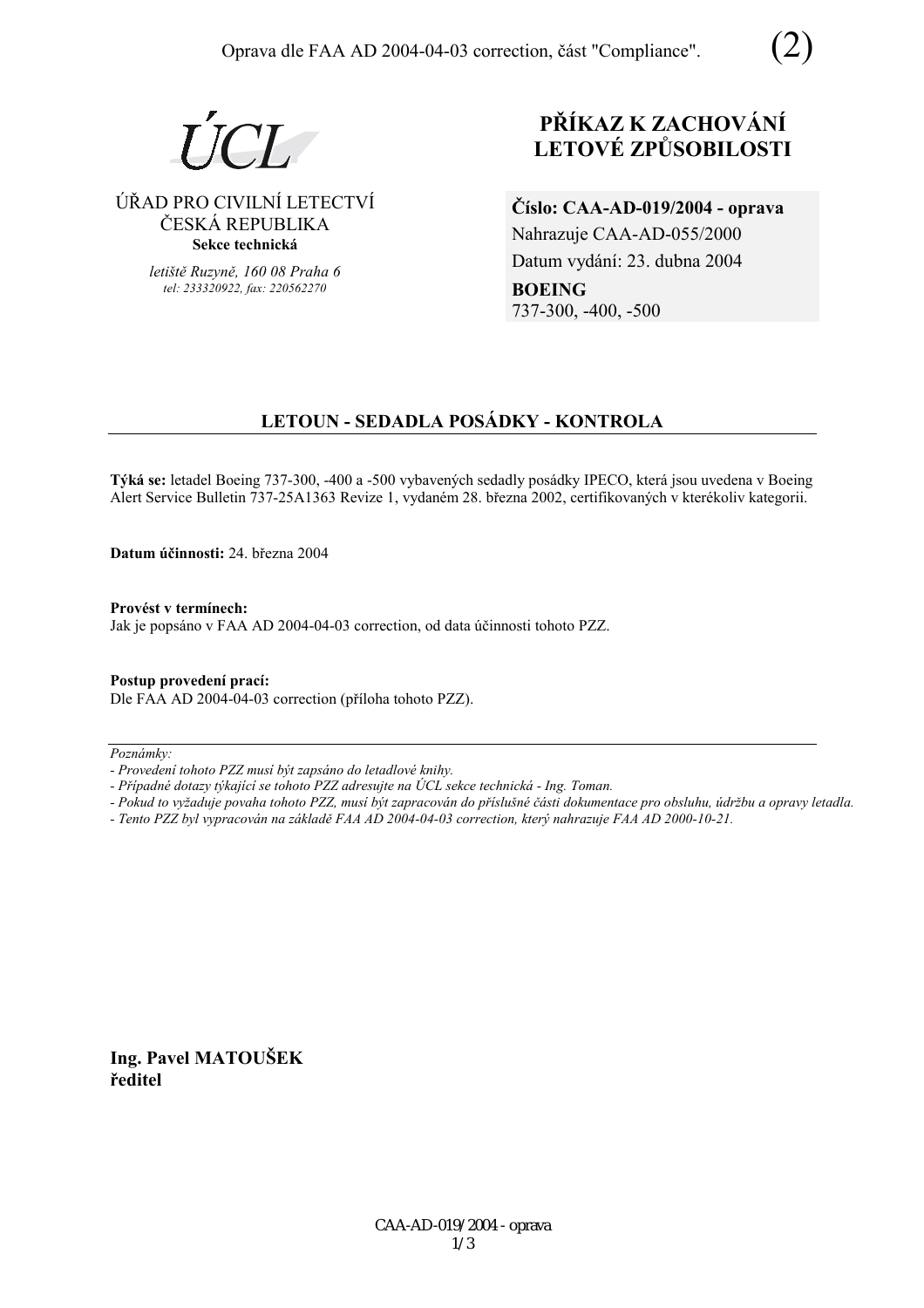**2004-04-03 Boeing**: Amendment 39-13483. Docket 2002-NM-174-AD. Supersedes AD 2000-10-21, Amendment 39-11745.

*Applicability*: Model 737-300, -400, and -500 series airplanes equipped with IPECO flightcrew seats, as listed in Boeing Alert Service Bulletin 737-25A1363, Revision 1, dated March 28, 2002; certificated in any category.

*Compliance*: Required as indicated, unless accomplished previously.

To prevent uncommanded movement of the flightcrew seats during acceleration and take-off of the airplane, which could result in reduced controllability of the airplane, accomplish the following:

#### **One-Time Inspection**

(a) Perform a one-time general visual inspection of the seat locks and seat tracks of the flightcrew seats to ensure that the seats lock in position and to verify that lock nuts and bolts of adequate length are installed on the rear track lock bracket, at the applicable time and per the Work Instructions of the applicable service bulletin specified in Table 1 of this AD. Table 1 follows:

#### **Table 1.--Compliance Time/Service Bulletin**

| Airplanes-                                                                                                              | <b>Compliance time-</b>                                                                                  | Service bulletin-                                                                    |
|-------------------------------------------------------------------------------------------------------------------------|----------------------------------------------------------------------------------------------------------|--------------------------------------------------------------------------------------|
| For Group 1 airplanes listed in<br>Boeing Alert Service Bulletin 737-<br>25A1363, Revision 1, dated March<br>28, 2002.  | Within 90 days after June 12, 2000<br>(the effective date of AD 2000-10-<br>$ 21$ , amendment 39-11745). | Boeing Alert Service Bulletin 737-<br>25A1363, dated November 5, 1998.               |
| For Group 2 airplanes listed in<br>Boeing Alert Service Bulletin 737-<br>25A1363, Revision 1, dated March<br> 28, 2002. | Within 90 days after the effective<br>date of this AD.                                                   | Boeing Alert Service Bulletin 737-<br>25A1363, Revision 1, dated March<br>[28, 2002] |

**Note 1**: For the purposes of this AD, a general visual inspection is defined as: "A visual examination of an interior or exterior area, installation, or assembly to detect obvious damage, failure, or irregularity. This level of inspection is made from within touching distance unless otherwise specified. A mirror may be necessary to enhance visual access to all exposed surfaces in the inspection area. This level of inspection is made under normally available lighting conditions such as daylight, hangar lighting, flashlight, or droplight and may require removal or opening of access panels or doors. Stands, ladders, or platforms may be required to gain proximity to the area being checked."

#### **Corrective Action**

(1) If the seat lock pin fully engages in all lock positions of the seat track, and the rear track lock bracket is correctly installed: No further action is required by this AD.

(2) If the seat lock pin does not fully engage in all positions of the seat track, and lock nuts and bolts of adequate length are not installed on the rear track lock bracket: Prior to further flight, install lock nuts and bolts of adequate length on the track lock bracket and verify proper seat movement and seat lock operation, in accordance with the applicable service bulletin.

**Note 2**: Boeing Alert Service Bulletin 737-25A1363, Revision 1, dated March 28, 2002, refers to IPECO Service Bulletin A001-25-47, dated January 13, 1992, as an additional source of service information for accomplishment of the actions required by paragraph (a) of this AD.

#### **Actions Accomplished Per Previous Issue of Service Bulletin**

(b) For Group 2 airplanes: Inspections and corrective actions accomplished before the effective date of this AD per Boeing Alert Service Bulletin 737-25A1363, dated November 5, 1998, are considered acceptable for compliance with the corresponding actions specified in this AD.

> CAA-AD-019/2004 - oprava 2/3